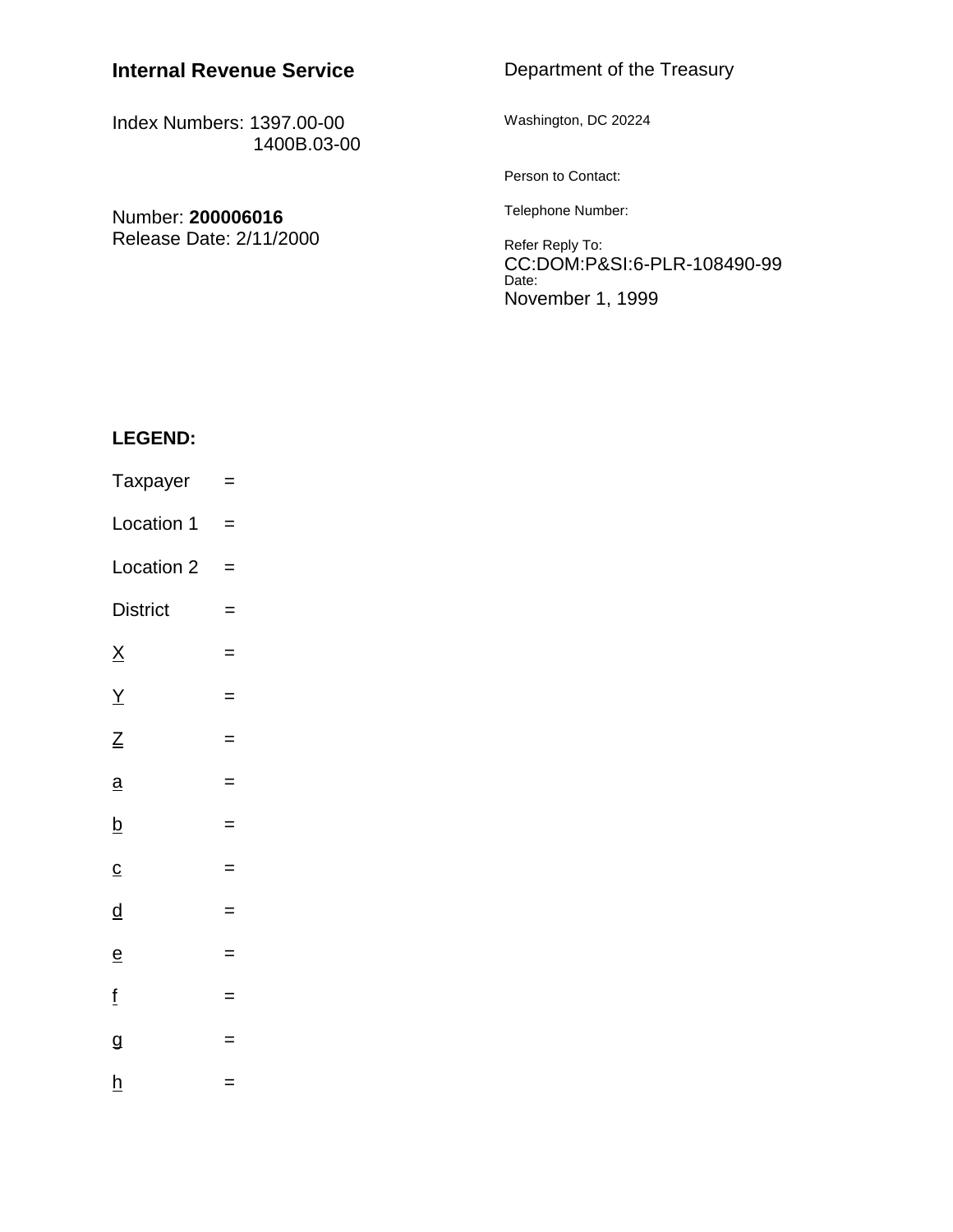$i =$ j =  $k =$  $\frac{1}{2}$  =

Dear

This letter responds to a request for a private letter ruling filed by you on behalf of Taxpayer dated April 29, 1999, and subsequent submissions. Taxpayer requested a ruling that the operations of Taxpayer meet, for purposes of qualifying as a DC Zone business as defined in section 1400B(c), the requirements under section 1397B(b)(1) and section 1397B(b)(2), as modified by section 1400B(c), of the Internal Revenue Code.

Taxpayer represents that the facts are as follows.

Taxpayer is a C-corporation incorporated under laws of Location 1. Y owns a percent of Taxpayer with the remaining b percent of Taxpayer owned by Z. Y is a closely held C-corporation incorporated under the laws of Location 2. Z is a C-corporation incorporated under the laws of Location 2 and is a wholly owned subsidiary of Taxpayer. Z is a holding company that owns the stock of various subsidiaries. Taxpayer utilizes the accrual method of accounting and reports income on the basis of a fiscal year accounting period. District has examination jurisdiction over the federal tax returns filed by Taxpayer.

Taxpayer's g and operational facilities are located within the DC Zone. Taxpayer operates in the h industry. Its only trade or business is the management and operation of X. The management and operation of X are substantially performed at Taxpayer's g and operational facilities. For example,  $X$  day to day operations, production of  $i$ , and the transmission of X to affiliated j operators all occur at Taxpayer's operational facilities within the DC Zone. In addition, the accounting, marketing, purchasing, billing, human resources, and executive decision making are all performed at Taxpayer's g and operational facilities within the DC Zone.

Taxpayer has over c people working in the operations of Taxpayer in the DC Zone. These include executive, managerial, professional, technical, and support positions. Substantially all of the operations of Taxpayer are performed within the DC Zone. The operations performed outside of the DC Zone are concentrated in a few cities at sales offices, whose function is to perform advertising sales and affiliate relationship management. Executives at Taxpayer's g located within the DC Zone control and direct the advertising, affiliate marketing, and affiliate relationship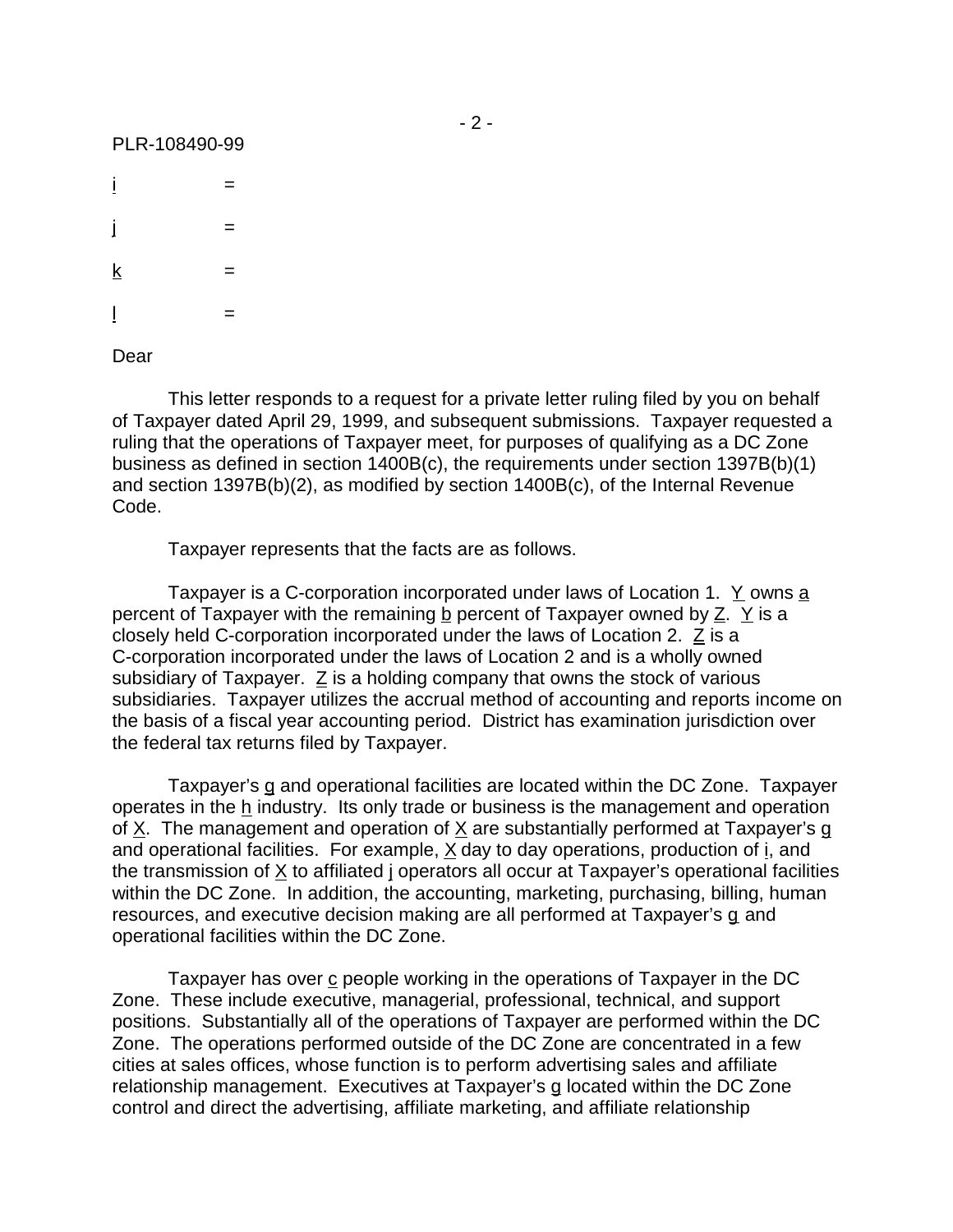management activities performed outside of the DC Zone.

Based on Taxpayer's representations in its submissions and at Taxpayer's Conference of Right, the sources of Taxpayer's programs for X are (1) acquired programming, where Taxpayer pays license fees to program producers to air their programs and (2) original productions, where Taxpayer produces its own programs for X. Most of Taxpayer's programming is acquired from third parties although Taxpayer or subsidiaries produce some original programming. In general, Taxpayer obtains rights to air certain programming by entering licensing agreements with third party and related vendors. In most cases, Taxpayer obtains the contractual right (i.e., the license) to air the programming for a specific time period after which the right to air the program reverts back to the owner of the program. At the Taxpayer's Conference of Right and in its post-Conference submission, Taxpayer described the editing of, for purposes of compliance with FCC content guidelines, and the arranging of the programming and the placing of advertisements that enable Taxpayer to "repackage" the acquired programming and its original programming into program formats for transmission to the j operators.

Taxpayer's two primary sources of income are  $k$  revenue and I revenue from the operation of  $X. X$  currently earns approximately  $d$  percent of its revenues from  $k$  and approximately e percent of its revenues from l. X's k revenue is derived primarily from sales of national spot advertising, infomercial advertising, and direct response advertising to companies. Taxpayer contracts with j operators to provide its programming service for a monthly per l under long-term affiliation agreements.

## **LAW AND ANALYSIS:**

.

Section 1400B(d) of the Code defines the DC Zone as all census tracts located in the District of Columbia for which the poverty rate is not less than 10 percent as determined on the basis of the 1990 census.

Section 1400B(c) of the Code defines a "DC Zone business," for purposes of the zero percent capital gains rate, as any enterprise zone business, as defined in section 1397B (with certain modifications).

Section 1397B(a)(1) of the Code defines an "enterprise zone business" as meaning any qualified business entity. With the modifications specified in section 1400B(c), section 1397B(b) defines a "qualified business entity" to mean, with respect to any taxable year, any corporation or partnership if for such year certain requirements set forth in section 1397B(b)(1)-(8) are met. Section 1397B(b)(1) requires every trade or business of the corporation or partnership to be the active conduct of a qualified business within an empowerment zone (that is, the DC Zone). Section 1397B(b)(2), as modified by section 1400B(c)(2), requires that at least 80 percent of the total gross income of such entity is derived from the active conduct of such business.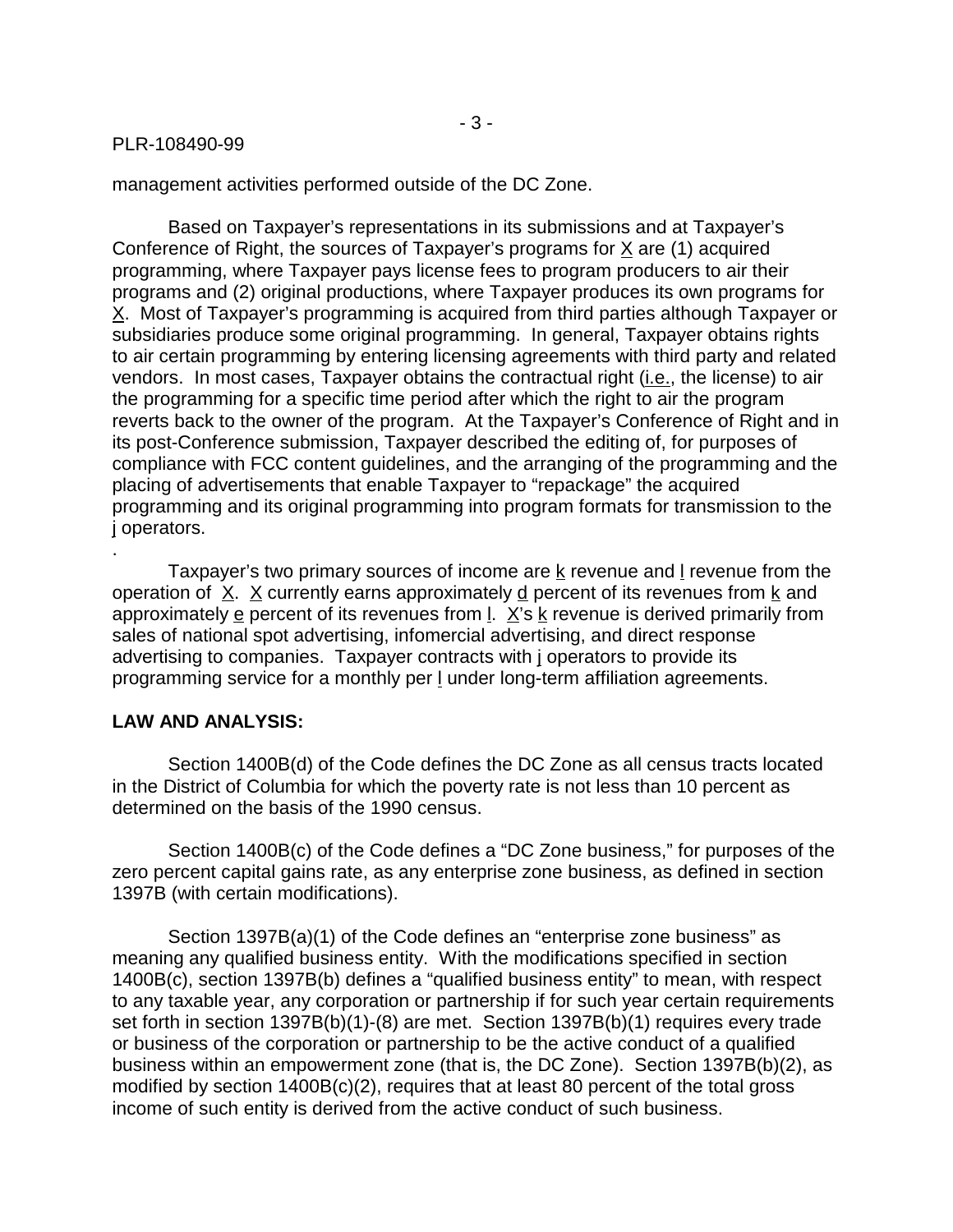- 4 -

#### PLR-108490-99

Section 1397B(d)(1) of the Code provides that except otherwise provided in section 1397B(d), the term "qualified business" means any trade or business.

Section 1397B(d)(4) of the Code, which is titled, "TREATMENT OF BUSINESS HOLDING INTANGIBLES," excludes from the definition of a qualified business "any trade or business consisting predominantly of the development or holding of intangibles for sale or license." See H.R. Conf. Rep. No. 213, 103d Cong., 1<sup>st</sup> Sess. 1, 707 (1993), 1993-3 C.B. 393, 585.

Section 1397B(b)(1) of the Code, as modified by section 1400B(c), requires that every trade or business of Taxpayer be the active conduct of a qualified business within the DC Zone. Based on Taxpayer's representations, Taxpayer has only one trade or business and Taxpayer's operation and management of X, Taxpayer's trade or business, is from a location within the DC Zone. Thus, it would appear that Taxpayer's activities should constitute the active conduct of a qualified business within the DC Zone. Section 1397B(b)(2), as modified by section 1400B(c), requires that at least 80% of the total gross income of Taxpayer is derived from the active conduct of a qualified business. Based on Taxpayer's representations, the k revenue and l revenue earned through the operations of Taxpayer, which is approximately f percent of Taxpayer's gross income, is derived from the active conduct of Taxpayer's trade or business within the DC Zone. Thus, it would appear that Taxpayer should meet the requirement that at least 80% of its total gross income is derived from the active conduct of a qualified business.

However, our view is that because of section 1397B(d)(4) of the Code, Taxpayer's trade or business is excluded from the definition of a qualified business. Section 1397B(d)(4) excludes from the definition of a qualified business "any trade or business consisting predominantly of the development or holding of intangibles for sale or license." Taxpayer's trade or business is  $h$ , which extensively involves the use of intangibles. Taxpayer acquires intangibles (i.e., licenses from third parties for their programming and its own self created programming) and "repackages" the programming into program formats for transmission to j operators. We view Taxpayer's program formats as being newly created intangibles and the "development or holding of intangibles for sale or license" language in section 1397B(d)(4) as encompassing Taxpayer's repackaging activities and Taxpayer's holding of the program format.  $1$ 

<sup>&</sup>lt;sup>1</sup> Taxpayer represents that it produces its own programs for ultimate use in  $\underline{X}$  as a result of its "repackaging activities." By implication from the principles of section 197 of the Code, which was created by the same legislative act, the Omnibus Budget Reconciliation Act of 1993, which created section 1397B(d)(4), we view Taxpayer's original programming as an intangible, for purposes of section 1397B(d)(4). Taxpayer's production of its own programs constitutes the development of an intangible. We see no difference in concept between the program formats created by Taxpayer for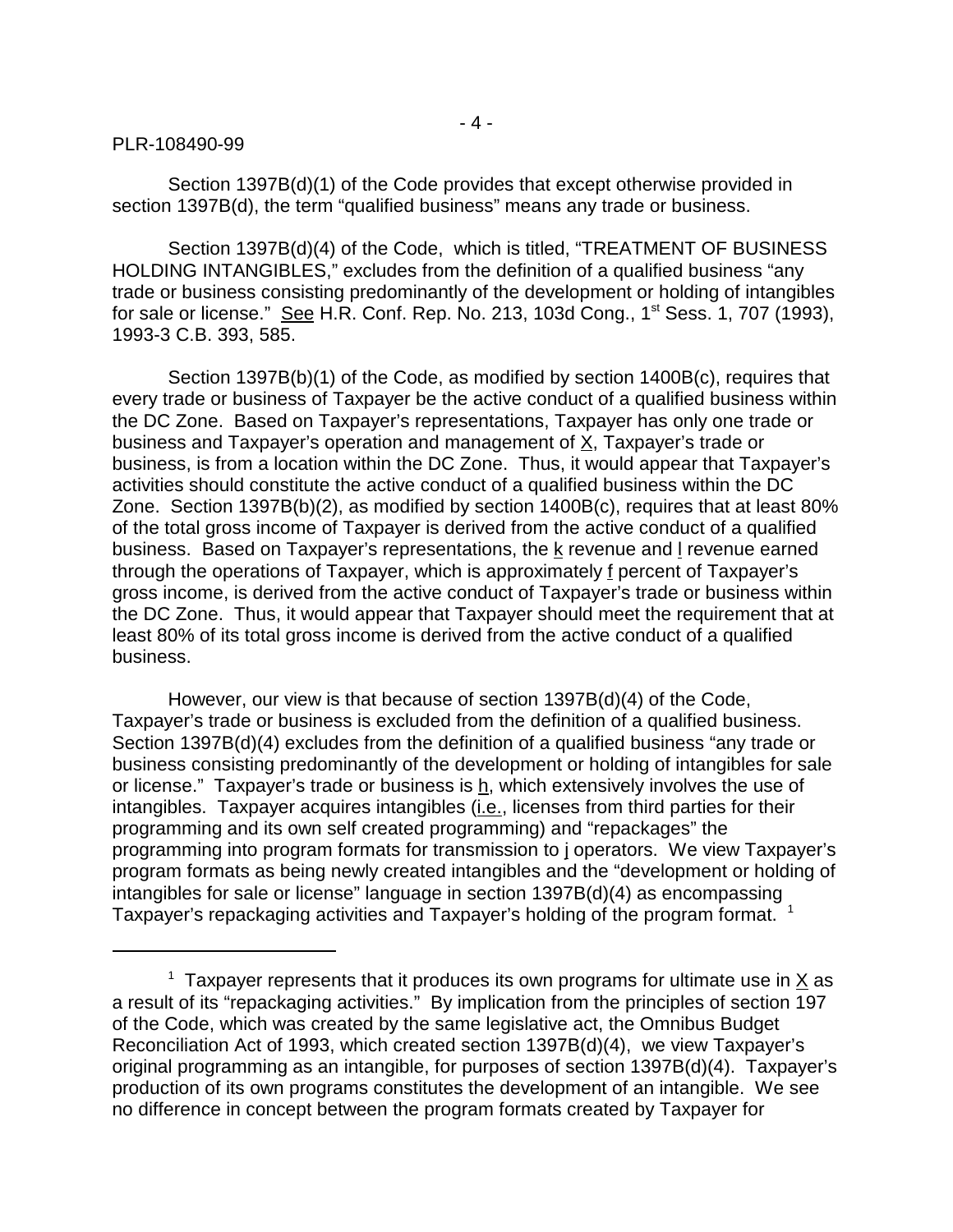We note that the language of section 1397B(d)(4) of the Code does not preclude the presence of some "development or holding of intangibles" activity in a taxpayer's trade or business. In order to avoid the effect of section 1397B(d)(4), it must be shown or demonstrated that a taxpayer's trade or business does not consist predominantly of the development or holding of an intangible for sale or lease (emphasis added). Taxpayer has failed to make such a demonstration.

We wish to make the following observations pertaining to the language of section 1397B(d)(4) of the Code. The "development or holding of intangibles for sale or license" language in section 1397B(d)(4) can include related performance of service activity by a taxpayer. Further, throughout the case proceedings, it was Taxpayer's position that section 1397B(d)(4) only excludes intangible holding companies from the definition of qualified business (that is, DC Zone business).  $2$  To some extent support for Taxpayer's position can be found in the title heading of section 1397B(d)(4), "TREATMENT OF BUSINESS HOLDING INTANGIBLES." However, the language of section 1397B(d)(4) is much broader in scope and applies, for example, to companies developing intangibles for sale or license.

## **CONCLUSION:**

Based solely on Taxpayer's representations and submissions and the relevant law and analysis set forth above, we conclude that section 1397B(d)(4) of the Code excludes Taxpayer's trade or business from the definition of a qualified business and, thus, prevents Taxpayer from meeting the requirements under sections 1397B(b)(1) and (b)(2), as modified by section 1400B(c).

No opinion is expressed or implied as to the federal tax consequences of this

For example, insofar as Taxpayer's activity encompassing "the development of intangibles for license" is concerned, we view the relationship between Taxpayer and a j operator, who is paying a monthly *I* to Taxpayer under a long-term affiliation agreement, as being in the nature of a non-exclusive license arrangement which imposes certain limitations on the j operator's use of the program formats and does not permit the j operator to sell or otherwise exploit the program formats.

 $2$  Taxpayer describes intangible holding companies as those companies that essentially hold only intangible assets, produce generally passive income (e.g., royalties), have few employees, and contribute very little to the economy.

transmission to j operators, as a result of the repackaging of the acquired programs and Taxpayer's original programs, and Taxpayer's original programming resulting from Taxpayer's production activity. Both products are intangibles resulting from Taxpayer's development activities.